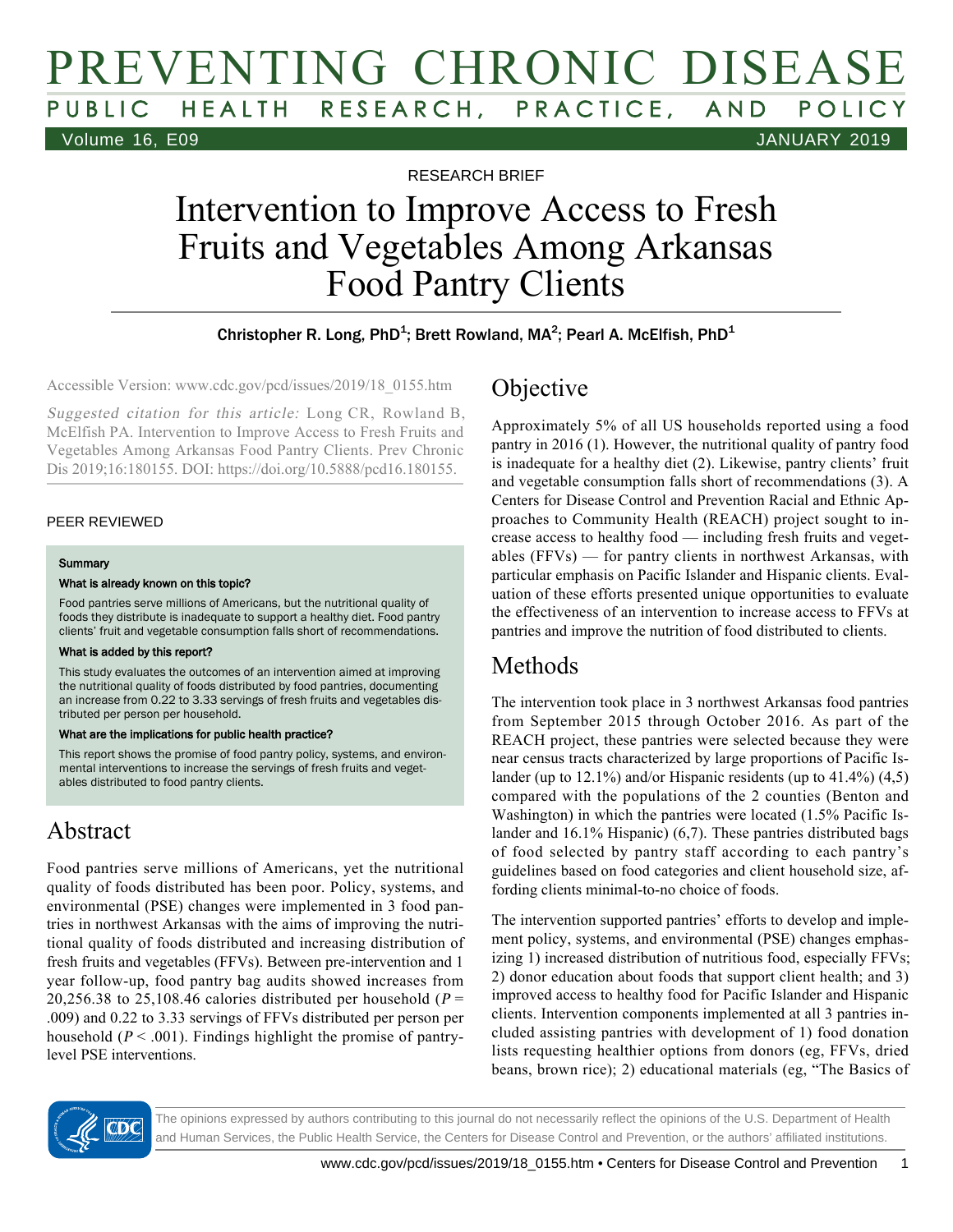Dry Beans") and recipes (eg, red beans and rice) in English, Spanish, and Marshallese (the primary language for most Pacific Islander clients of these pantries) to increase clients' willingness and ability to prepare and eat healthy foods they may receive; 3) approaches to informing their donors about the donation lists (eg, via food drives or faith-based organizations); 4) approaches to displaying and distributing the educational materials and recipes to clients, with emphasis on Pacific Islander and Hispanic clients (eg, distributing English/Marshallese/Spanish cookbooks in the pantries); and 5) discussions across pantries to share ideas about sourcing healthy foods, including FFVs. To support consistent, sustained implementation of the intervention at each pantry, REACH project staff maintained regular contact with pantry staff from pre-intervention through 1 year follow-up.

A single-group pretest/posttest evaluation design was used. Measures were collected at each pantry immediately before intervention implementation and again 1 year later, minimizing variability because of seasonal FFV availability. The evaluation was ruled exempt from review by University of Arkansas for Medical Sciences' Institutional Review Board (no. 203646).

Data collection included client surveys and pantry bag audits. Client surveys comprised demographic items administered orally in English, Spanish, or Marshallese. Survey respondent inclusion criteria included all clients aged 18 years or older visiting pantries during data collection. Each bag audit documented all food items distributed to a client household during a pantry visit and the number of members of that household. Fruits and vegetables in a fresh, perishable, unmanufactured state were categorized as FFVs. Nutrient data were captured from Nutrition Facts labels for each item. For items without Nutrition Facts labels, information was captured during data collection to describe quantities (eg, "six medium Granny Smith apples") that were used later to generate nutrient estimates from US Department of Agriculture Food Composition Databases (8). In this way, nutrients from FFVs were incorporated into the nutritional analysis. For bags where number of household members was unknown (23.0%), missing data were replaced with mean household size from client surveys for that pantry at that point of the study (pre-intervention or follow-up). Primary outcome measures (number of FFV servings and amounts of sodium, protein, sugar, and calories distributed) were selected pre-study.

Until approximately 60 surveys and bag audits were completed per pantry at both the pre-intervention and at the follow-up, all willing, eligible clients were surveyed and every bag was audited. During each data collection visit, every eligible client was approached and invited to participate while waiting to receive food. Data collectors explained to clients that receiving food from the pantry was not contingent upon participation. No incentives were

provided to clients who agreed to participate. The target sample size of 60 per pantry achieved 80% power to detect small to medium effects ( $d = .3$ ) with independent-sample t tests per bag audit outcome (9).

### Results

Age, ethnicity/race, income, and total number of people per household remained similar from pre-intervention to follow-up (Table 1). However, relative to pre-intervention, a significantly greater proportion of clients at follow-up were men (36.3% vs 25.0%,  $P =$ .04), and there were significantly fewer children per household  $(1.67 \text{ vs } 2.25, P = .02).$ 

Calories distributed per household increased significantly from pre-intervention to follow-up  $(20, 256.38 \text{ vs. } 25, 108.46, P = .009)$ , although mean calories per person per household remained stable from pre-intervention to follow-up (Table 2). The mean number of servings of FFVs per person per household increased significantly from pre-intervention to follow-up (0.22 vs 3.33,  $P < .001$ ), increasing by more than 3 servings per person per household. At pre-intervention, more than 99% of FFV servings were apples; at follow-up, FFV servings included strawberries (29.0%), tomatoes (13.6%), onions (13.5%), apples (10.6%), and others (33.2%). For each specific nutrient listed on the Nutrition Facts label, we found no significant change in mean total amounts distributed per person per household from pre-intervention to follow-up.

Table 3 characterizes the nutritional quality for each nutrient per 2,000-calorie portion of food distributed at pre-intervention and at follow-up. These are compared to the daily reference values (DRVs) based on a daily caloric intake of 2,000 calories per day for adults and children aged 4 years or older from the Food and Drug Administration's (2016) revision of Nutrition Facts labels (10). Milligrams of sodium per 2,000 calories declined from 2,798.78 to 2,404.24, which exceeds the DRV by approximately 100 mg. Grams of protein per 2,000 calories declined from 89.40 to 78.81, which exceeds the DRV by approximately 25 g. There is no DRV for total sugars, but means at pre-intervention and at follow-up were 72 g or more of sugars per 2,000 calories, which accounts for approximately 14% of 2,000 calories (10). There were 0.08 FFV servings per 2,000 calories at pre-intervention and 0.80 at follow-up.

# Discussion

In 3 pantries that implemented PSE changes to improve client access to healthy foods, bag audits documented a significant increase in the mean amount of FFVs distributed per person per household at follow-up. However, per 2,000 calories, the increase in FFVs was modest (from approximately zero at pre-intervention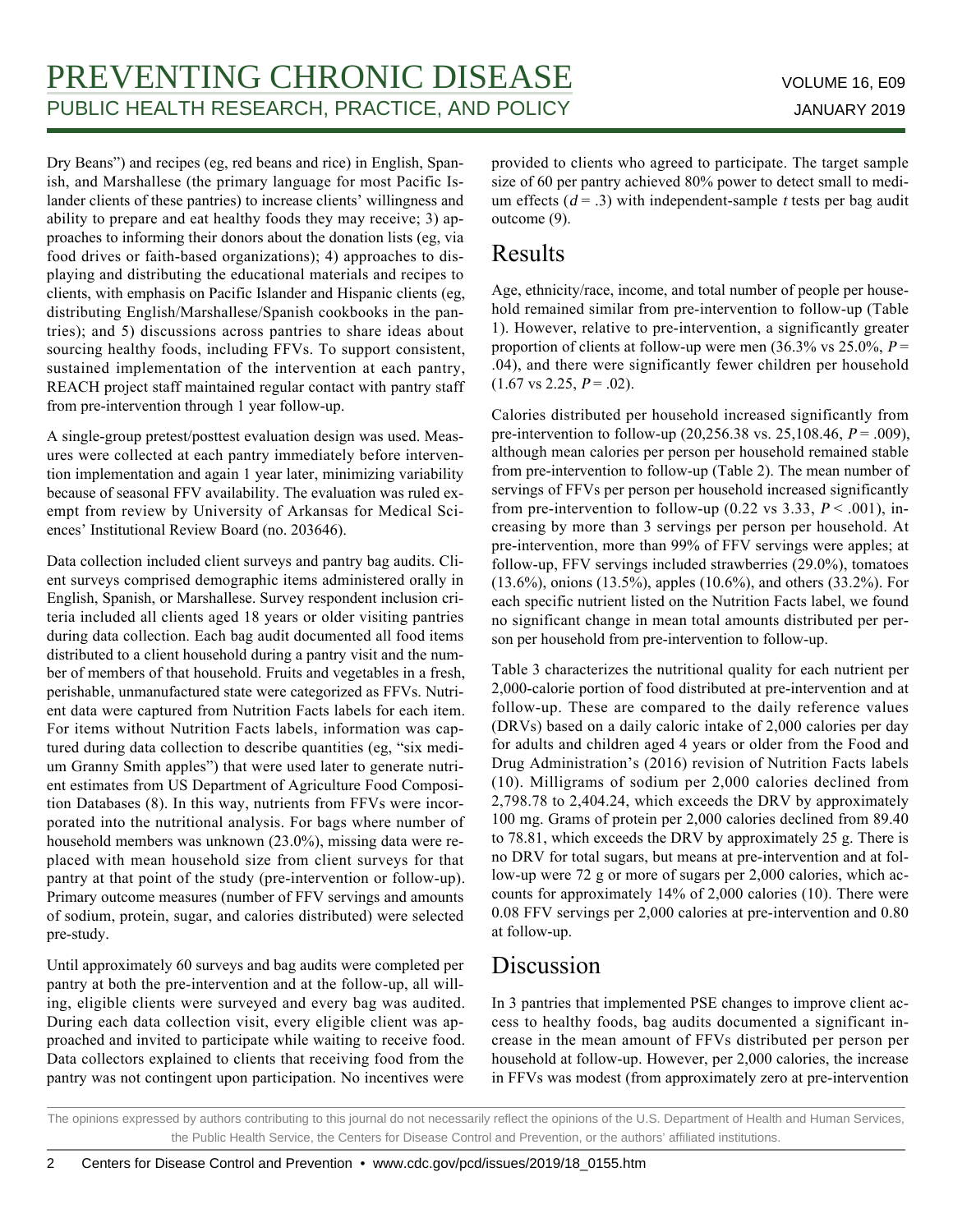to 0.80 servings at follow-up). The amounts of specific nutrients per person remained constant from pre-intervention to follow-up, even as calories increased. Per 2,000 calories, the amount of protein was adequate at pre-intervention and at follow-up. In contrast, sodium exceeded DRV  $(\leq 2,300 \text{ mg})$  (10) at both time points, although by only approximately 100 mg at follow-up. Given the amount of sugars distributed per 2,000 calories at both time points (75.25 g and 72.00 g) and the small amount of FFVs distributed, the number of calories from added sugars may have exceeded guidelines (<10% of calories per day) (11). However, Nutrition Facts labels did not separate added from total sugars, so a conclusive determination could not be reached.

Limitations of this study include the small number of pantries evaluated and a lack of data from nonintervention pantries. These limitations were necessary, given the time investment required to capture, process, and analyze this first-of-its-kind data set of nutrient information for food distributed to approximately 1,500 client household members from 3 pantries at 2 time points 1 year apart. With respect to improving access to healthy foods for Pacific Islander and Hispanic clients, all clients of these pantries benefited from improvements in FFV distribution and nutritional quality. However, we saw no change in proportions of clients identifying as Pacific Islander or Hispanic from pre-intervention to follow-up. Across both time points, proportions of Pacific Islander clients exceeded population estimates and Hispanic clients matched population estimates (1.5% and 16.1%, respectively) from the 2-county area (6,7).

A strength of this study is the descriptive data presented in Table 2 and Table 3, which characterize nutrient information from approximately 8.2 million calories of distributed food, presented by number of people served and by 2,000-calorie DRV. The data presented here demonstrate the need for and the potential of pantry-level PSE interventions to improve distribution of FFVs and nutritional quality of food in pantries. This study's findings are consistent with a small but growing group of studies identifying promising approaches to improving pantry clients' dietary quality or biometric indicators (12–14).

Food pantries serve approximately 5% of all US households per year (1). In that context, the PSE intervention's association with increased distribution of FFVs, increased calories, and reduced sodium per 2,000 calories was a success. However, to amplify effects of pantry-level efforts to improve clients' health, PSE interventions will likely require additional venues, including food banks, from which pantries purchase much of the food they distribute (15).

# Acknowledgments

This research was funded by a Racial and Ethnic Approaches to Community Health (REACH) grant (no. 1U58DP005545) from the Centers for Disease Control and Prevention. A portion of the C. R. L.'s and B. R.'s time and effort was supported by a National Institute of General Medical Sciences grant (no. P20GM109096) from the National Institutes of Health. A portion of B. R.'s and P. A. M.'s time and effort was supported by a Translational Research Institute grant (no. 1U54TR001629-01A1) from the National Center for Translational Sciences of the National Institutes of Health. The findings and conclusions in this report are those of the authors and do not necessarily represent the official positions of the funders. No copyrighted materials, surveys, instruments, or tools were used in this work.

# Author Information

Corresponding Author: Christopher R. Long, PhD, University of Arkansas for Medical Sciences Northwest, 1125 N College Ave, Fayetteville, AR 72703. Telephone: 479-713-8675. Email: crlong2@uams.edu.

Author Affiliations: <sup>1</sup>College of Medicine, University of Arkansas for Medical Sciences Northwest, Fayetteville, Arkansas. <sup>2</sup>Office of Community Health and Research, University of Arkansas for Medical Sciences Northwest, Fayetteville, Arkansas.

## References

- 1. Coleman-Jensen A, Rabbitt M, Gregory C, Singh A. Statistical supplement to Household Food Security in the United States in 2016. Washington (DC): US Department of Agriculture, Economic Research Service; 2017. Administrative Publication No. 077.
- 2. Simmet A, Depa J, Tinnemann P, Stroebele-Benschop N. The nutritional quality of food provided from food pantries: a systematic review of existing literature. J Acad Nutr Diet 2017; 117(4):577–88.
- 3. Simmet A, Depa J, Tinnemann P, Stroebele-Benschop N. The dietary quality of food pantry users: a systematic review of existing literature. J Acad Nutr Diet 2017;117(4):563–76.
- US Census Bureau. 2016 ACS 5-year estimates: census tracts 4. within Benton County, Race, Table B02001. 2016. https:// factfinder.census.gov/faces/nav/jsf/pages/download\_ center.xhtml. Accessed July 3, 2018.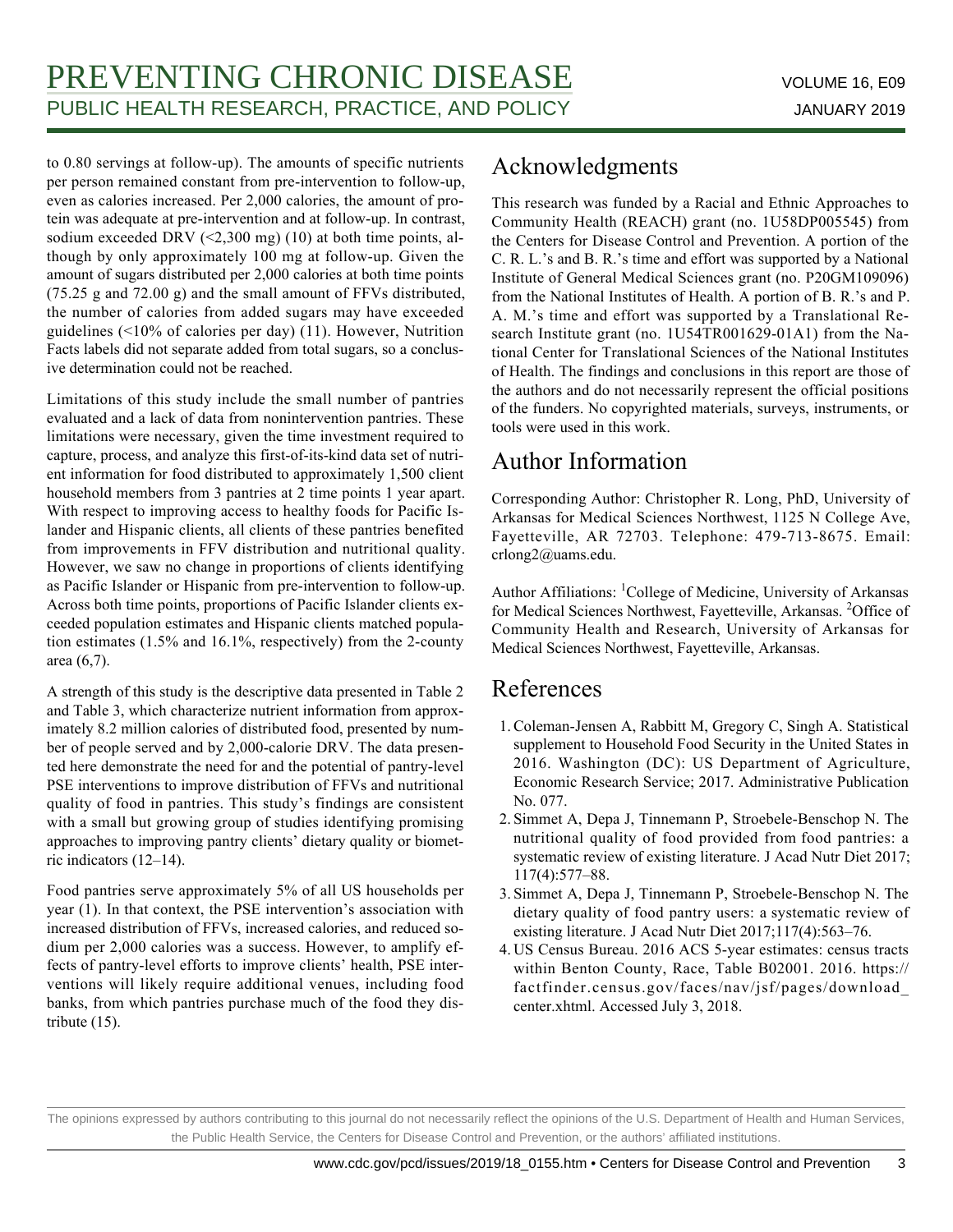- US Census Bureau. 2016 ACS 5-year estimates: census tracts 5. within Washington County, Race, Table B02001. 2016. https:// factfinder.census.gov/faces/nav/jsf/pages/download\_ center.xhtml. Accessed July 3, 2018.
- US Census Bureau. ACS demographic and housing estimates: 6. 2012–2016 ACS 5-year estimates, Benton County, Arkansas, Table DP05. 2016. https://factfinder.census.gov/faces/nav/jsf/ pages/index.xhtml. Accessed July 3, 2018.
- 7. US Census Bureau. ACS demographic and housing estimates: 2012–2016 ACS 5-year estimates, Washington County, Arkansas, Table DP05. 2016. https://factfinder.census.gov/ faces/nav/jsf/pages/index.xhtml. Accessed July 3, 2018.
- US Department of Agriculture. USDA food composition 8. databases. 2018. https://ndb.nal.usda.gov/ndb/search/ list?home=true. Accessed July 3, 2018.
- Cohen J. Statistical power analysis for the behavioral sciences. 9. 2nd edition. Mahwah (NJ): Lawrence Erlbaum Associates; 1988.
- Food and Drug Administration. Food labeling: revision of the 10. nutrition and supplement facts labels. College Park (MD): US Department of Health and Human Services, Food and Drug Administration; 2016.
- 11. US Department of Agriculture. 2015-2020 Dietary guidelines for Americans. Eighth edition. Washington (DC): US Department of Health and Human Services, US Department of Agriculture; 2015.
- 12. Martin KS, Wu R, Wolff M, Colantonio AG, Grady J. A novel food pantry program: food security, self-sufficiency, and dietquality outcomes. Am J Prev Med 2013;45(5):569–75.
- 13. Seligman HK, Lyles C, Marshall MB, Prendergast K, Smith MC, Headings A, et al. A pilot food bank intervention featuring diabetes-appropriate food improved glycemic control among clients in three states. Health Aff (Millwood) 2015; 34(11):1956–63.
- 14. Caspi CE, Davey C, Friebur R, Nanney MS. Results of a pilot intervention in food shelves to improve healthy eating and cooking skills among adults experiencing food insecurity. J Hunger Environ Nutr 2017;12(1):77–88.
- 15. Weinfield N, Mills G, Borger C, Gearing M, Macaluso T, Montaquila J, Zedlewski S. Hunger in America 2014: national report. Prepared for Feeding America. Chicago (IL): Feeding America; 2014.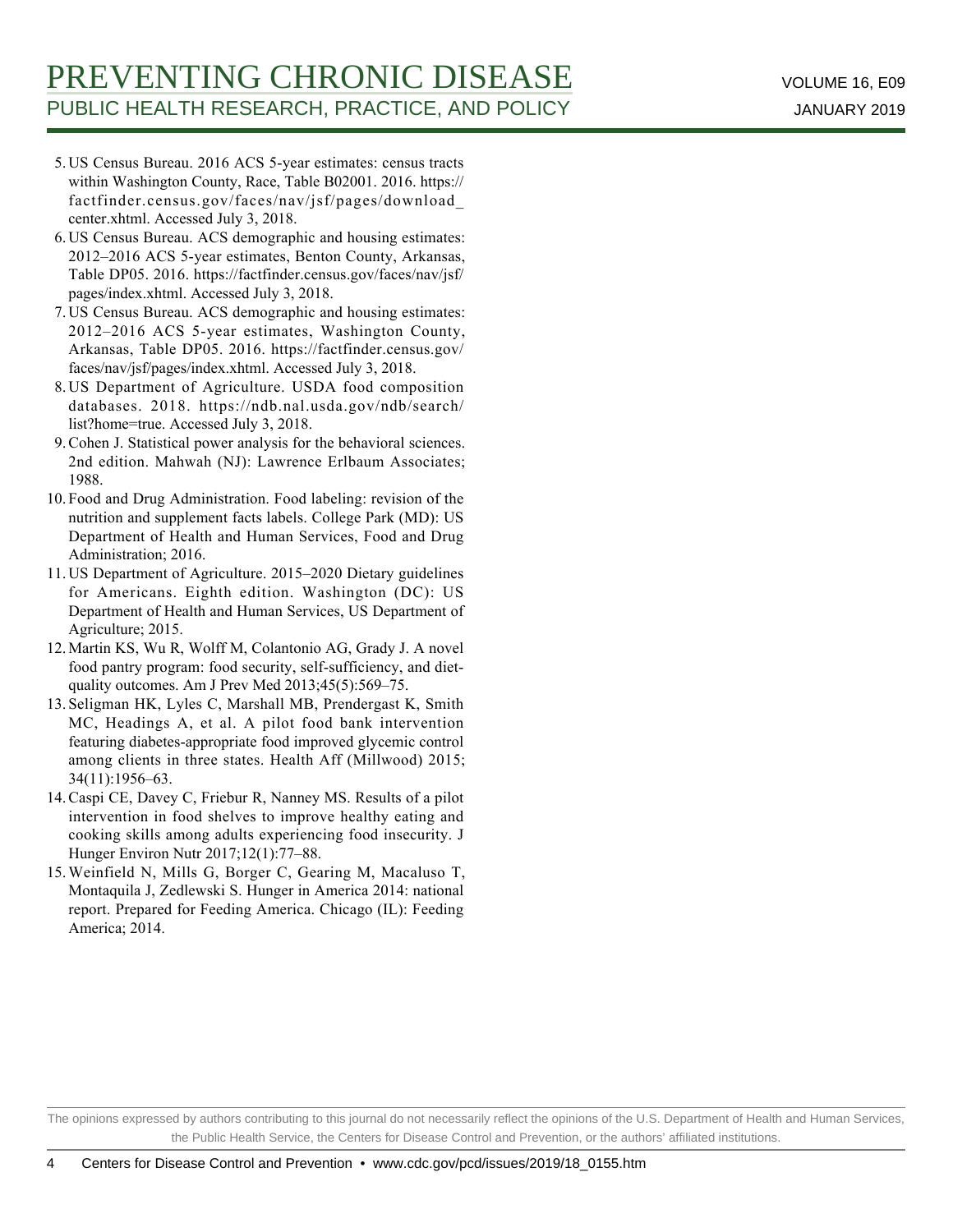# Tables

Table 1. Food Pantry Client Demographics at Pre-intervention and at One-Year Follow-up, Arkansas, 2015-2016<sup>a</sup>

| Characteristic                                   | Pre-intervention ( $n = 134$ ) | Follow-up ( $n = 172$ ) | P Value <sup>b</sup> |  |
|--------------------------------------------------|--------------------------------|-------------------------|----------------------|--|
| Sex, no. (%)                                     |                                |                         |                      |  |
| Female                                           | 99 (75.0)                      | 109 (63.7)              | .04                  |  |
| Male                                             | 33(25.0)                       | 62 (36.3)               |                      |  |
| Age group, no. (%), y                            |                                |                         |                      |  |
| $18 - 24$                                        | 7(5.2)                         | 6(3.5)                  |                      |  |
| $25 - 34$                                        | 26(19.4)                       | 28 (16.4)               |                      |  |
| $35 - 44$                                        | 30(22.4)                       | 27(15.8)                |                      |  |
| $45 - 54$                                        | 27(20.1)                       | 38 (22.2)               | .38                  |  |
| $55 - 64$                                        | 30(22.4)                       | 47 (27.5)               |                      |  |
| $65 - 74$                                        | 9(6.7)                         | 21(12.3)                |                      |  |
| 275                                              | 5(3.7)                         | 4(2.3)                  |                      |  |
| Ethnicity/race, no. (%)                          |                                |                         |                      |  |
| Hispanic alone or with any race                  | 31(23.1)                       | 26(15.4)                |                      |  |
| White alone and non-Hispanic                     | 51(38.1)                       | 72 (42.6)               | .30                  |  |
| Pacific Islander alone and non-Hispanic          | 34(25.4)                       | 41 (24.3)               |                      |  |
| Non-Hispanic other race(s)                       | 18 (13.4)                      | 30(17.8)                |                      |  |
| Weekly household income, no. (%), \$             |                                |                         |                      |  |
| $0 - 614$                                        | 118 (90.1)                     | 143 (89.4)              | .85                  |  |
| $\geq 615$                                       | 13(9.9)                        | 17(10.6)                |                      |  |
| Household composition, mean (standard deviation) |                                |                         |                      |  |
| Number of adults per household                   | 2.58(1.86)                     | 2.55(1.41)              | .85                  |  |
| Number of children per household                 | 2.25(2.29)                     | 1.67(1.81)              | .02                  |  |
| Total people per household                       | 4.83(3.64)                     | 4.22(2.74)              | .10                  |  |

<sup>a</sup> Numbers may not equal total because of missing data. Percentages and means are based on the number of valid responses to each item. Percentages may not

total 100 due to rounding.<br><sup>b</sup> *P* values for χ<sup>2</sup> tests or *t* tests, based on variable type.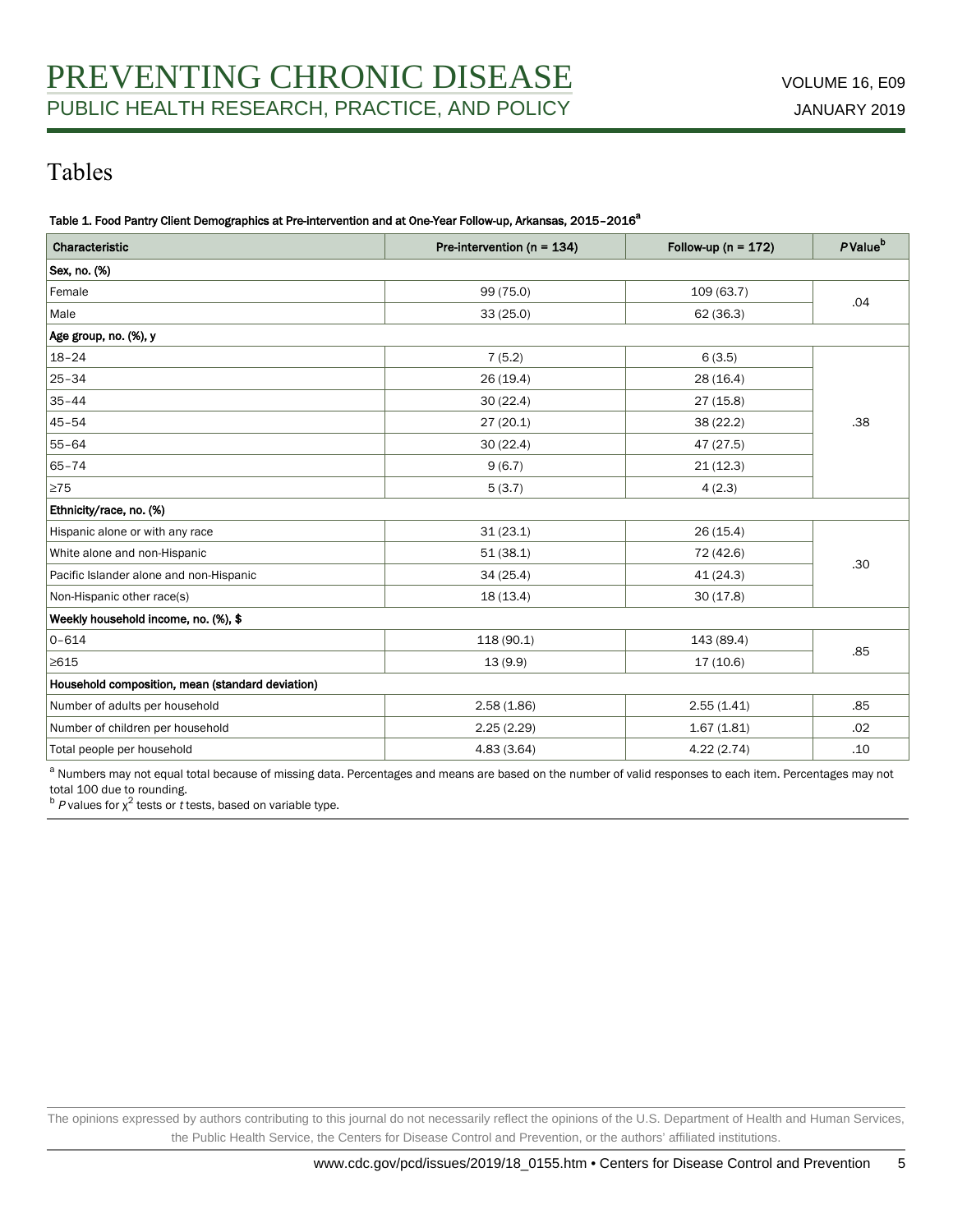### Table 2. Nutritional Analysis of Pantry Food Distributed at Pre-Intervention and at One-Year Follow-Up per Person per Household, Arkansas, 2015-2016<sup>a</sup>

| Category                           | Pre-intervention, Mean (Standard Deviation)<br>$(n = 184)$ | Follow-up, Mean (Standard Deviation)<br>$(n = 182)$ | P Value <sup>b</sup> |  |  |  |
|------------------------------------|------------------------------------------------------------|-----------------------------------------------------|----------------------|--|--|--|
| Per household                      |                                                            |                                                     |                      |  |  |  |
| Total calories                     | 20,256.38 (16,301.03)                                      | 25,108.46 (19,099.66)                               | .009                 |  |  |  |
| Household members                  | 4.15(2.25)                                                 | 4.13(2.01)                                          | .94                  |  |  |  |
| Per person per household           |                                                            |                                                     |                      |  |  |  |
| Calories                           | 6,634.52 (6,354.98)                                        | 7,112.11 (5,469.71)                                 | .44                  |  |  |  |
| Protein, g                         | 291.02 (310.00)                                            | 274.17 (293.72)                                     | .59                  |  |  |  |
| Sodium, mg                         | 9,408.56 (8,713.17)                                        | 8,783.98 (5,800.68)                                 | .42                  |  |  |  |
| Total carbohydrates, g             | 988.80 (939.03)                                            | 967.60 (786.77)                                     | .82                  |  |  |  |
| Dietary fiber, g                   | 124.13 (131.86)                                            | 114.64 (113.18)                                     | .46                  |  |  |  |
| Sugars, g                          | 257.45 (250.59)                                            | 250.27 (169.68)                                     | .75                  |  |  |  |
| Total fat, g                       | 233.62 (260.70)                                            | 242.51 (282.09)                                     | .75                  |  |  |  |
| Saturated fat, g                   | 61.17 (65.97)                                              | 63.14 (75.84)                                       | .79                  |  |  |  |
| Trans fat, g                       | 0.21(0.93)                                                 | 0.35(1.10)                                          | .17                  |  |  |  |
| Cholesterol, mg                    | 963.68 (1048.91)                                           | 889.52 (1,327.13)                                   | .55                  |  |  |  |
| Fresh fruit and vegetable servings | 0.22(1.38)                                                 | 3.33(7.69)                                          | < .001               |  |  |  |

<sup>a</sup> Data sources for nutritional analysis include each food item's Nutrition Facts label and, for food items that did not have Nutrition Facts labels (eg, fresh vegetables), estimates per item based on US Department of Agriculture Food Composition Databases (8). Means are based on the number of valid responses to each item.

 $b$   $P$  values for  $t$  tests.